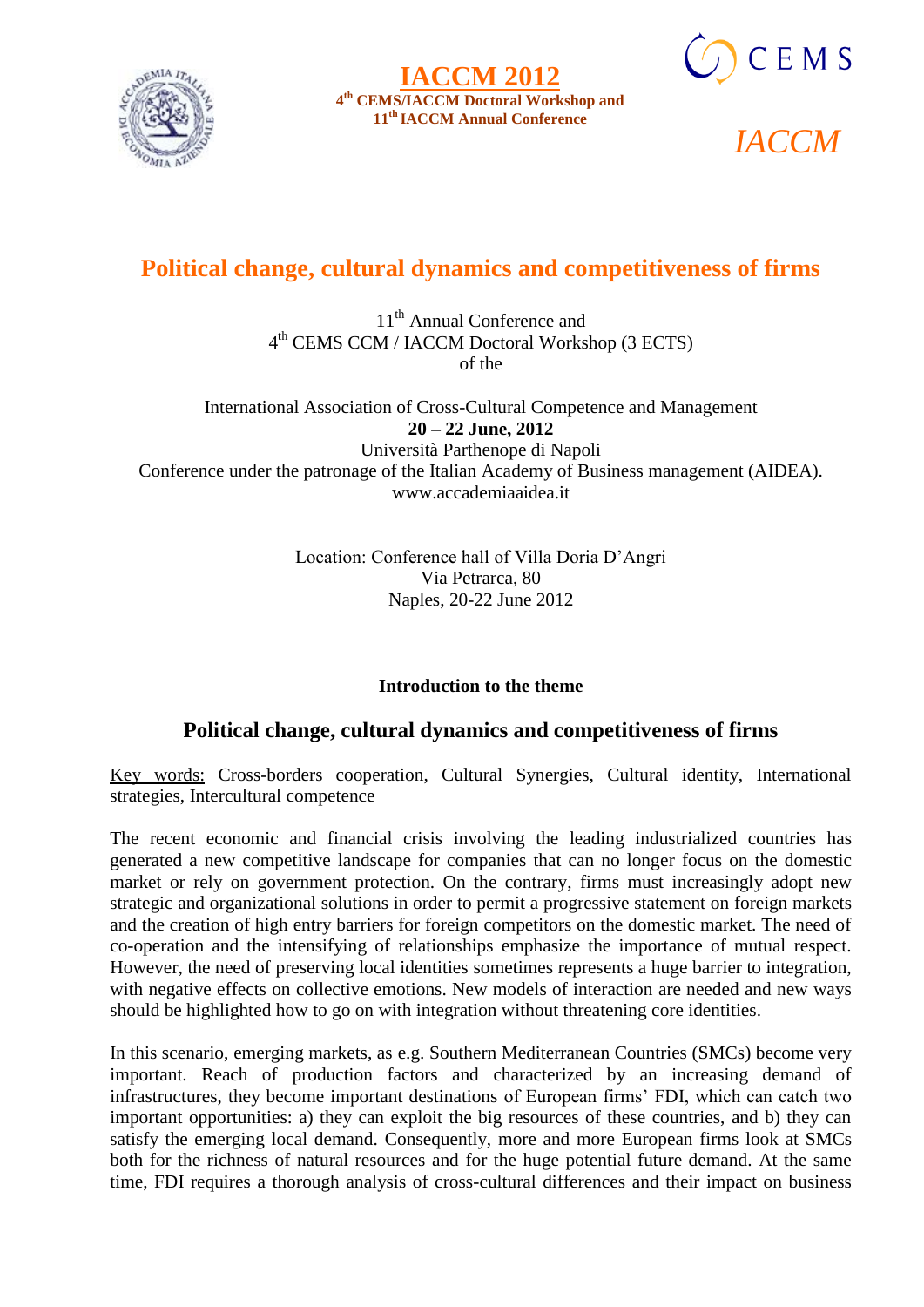success. When internationalizing, firms need to motivate local workers and to share strategic aims with local partners, in order to accelerate knowledge transfer and organizational learning, but also have to learn by themselves about local politics, cultural specifics and their dynamics.

Culture plays a significant role. It impacts on individual inclination to share knowledge and to recognize the source of knowledge. It influences peoples' capability to accept changes and to cooperate with people coming from different cultural contexts. On all shores of the Mediterranean Sea, core identities have to be maintained, but a broader feeling of belonging should emerge, which could provide the basis for peaceful relationships, and enable favourable socio-economic development in the whole region. Within Europe, most notably the same issues emerge in the Danube region and the Black Sea region.

This conference aims at understanding in depth the new concepts and perceptions of identity and shared identity emerging in Europe and beyond its borders. At the same time, similar processes can be observed in quite a few other regions around the Globe.

Current political and cultural dynamics have strong effects on international relationships and on business, in particular. The conference provides the opportunity to share insights into the prevailing political and cultural streams and their effects on economic and business development of Southern Mediterranean Countries, but also in other European and non-European regions.

A major objective of the 11th Annual Conference of the International Association of Cross-Cultural Competence and Management is to offer interesting insights into theory and practice of cross-border cooperation and to enhance cross-cultural competence.

#### **Conference topics**

The three day conference (20-22 June 2012) welcomes papers from a broad range of theoretical and methodological positions and is open to empirical as well as conceptual contributions. The conference will not necessarily exclude papers that deal with the more standard subject matter of cross-cultural management, but preference will be given to contributions which address the themes below:

- Considerations on the emergence of Cultural Synergies
- Cultural Synergies on the Southern Border of Europe.
- Cultural Synergies in other specific regions of Europe and the world
- Intercultural competence, cultural intelligence, efficacy and emotions in organisations.
- Intercultural management and legitimacy management across borders.
- Cross-border knowledge migration (attempts of transfer and adaptations).
- Cultural mapping and diversity configurations in Mediterranean Countries
- Cultural identities, organisational cultures and governance of Euro-med firms.
- Cultural differences and their effects on international alliances with and among SMCs' players

Individual paper contributions, track chair proposals, and full session submissions are welcome.

IACCM explicitly encourages **young researchers** to submit papers. In the framework of the 11th IACCM annual conference, the **CEMS Faculty Group on Cross-Cultural Management** will convene its **4th CEMS/IACCM doctoral workshop**. It aims at young researchers working on a PhD-thesis or a concrete research project who are interested in further developing their theses and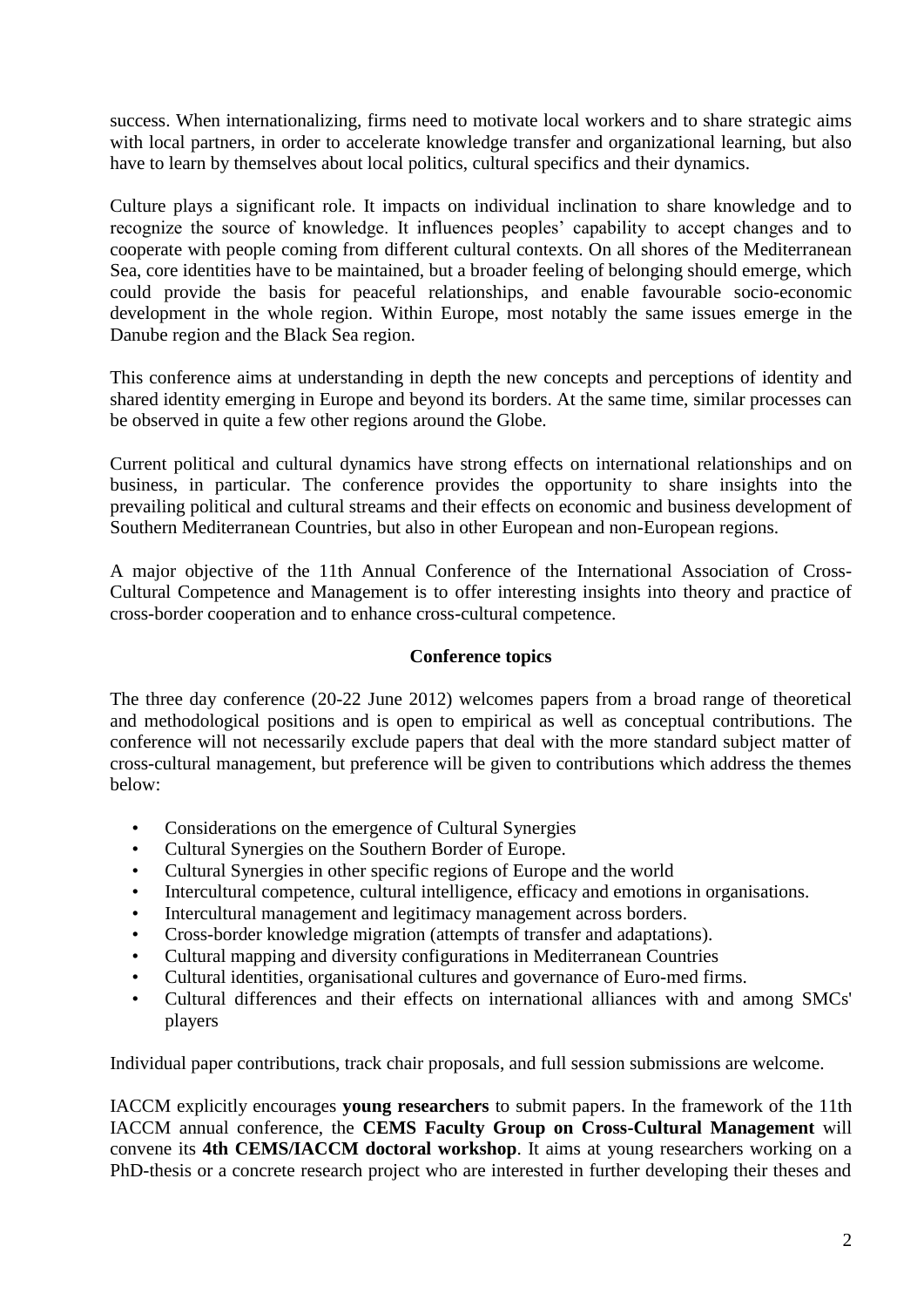projects and how to get their results published in international journals. The doctoral seminar is chaired by Professors Marie-Thérèse Claes, Jacob Eisenberg, and Gerhard Fink. Other CEMS professors will attend the conference, discuss student submissions, and/or deliver keynote speeches and/or regular papers.

Experienced scholars and journal editors will provide their view of major theoretical and methodological cornerstones of the field and facilitate the discussion of participants' doctoral or publication projects. For fully participating in the workshop, 3 ECTS credit points can be awarded. During the conference, working group sessions with small groups of doctoral students will take place. Participants of the workshop can participate in main conference, too, and attend the keynote speeches and paper sessions.

**All papers presented at the conference will be published** in the traditional on-line proceedings volume of IACCM.

Selected papers submitted to the conferences will be invited for publication in a special issue of the *European Journal of Cross-Cultural Competence and Management* (EJCCM) – <http://www.inderscience.com/ejccm> and of other journals, yet to be announced.

- Paper abstracts (maximum 500 words) before March 15, 2012
- Full papers for accepted abstracts (5000-7000 words max) before May 15, 2012
- The programme committee will consist of Professors Francesco Calza, Chiara Cannavale, Slawomir Magala and Wolfgang Mayrhofer.
- Submissions should be sent to Chiara Cannavale <chiara.cannavale@uniparthenope.it> and Wolfgang Mayrhofer <wolfgang.mayrhofer@wu.ac.at> with an attachment readable by MS Word

# **Submission for the 4 th CEMS/IACCM doctoral workshop**

- Paper abstracts (maximum 500 words) before March 15, 2012
- Research Proposals, Posters or Full papers for accepted abstracts (5000-7000 words; in total no more than 20 pages) before May 15, 2012
- Submissions should be sent to **Marie-Thérèse Claes** <mtclaes@gmail.com> and **Gerhard Fink** <iaccm.fink@gmail.com>

#### **Best paper awards**

There will be the IACCM 2012 student best paper award, which will be judged by a panel consisting of CEMS professors: Marie- Thérèse Claes, Jacob Eisenberg, and Gerhard Fink. The best conference paper award will be judged by a panel comprising Franceso Calza, Chiara Cannavale, Slawomir Magala and Wolfgang Mayrhofer.

### **Participation fee**

- $\bullet$   $\in$  275,- for regular participants
- $\bullet \quad \in$  220,- for members of IACCM (membership 2012 confirmed)
- $\bullet$   $\in$  100,- for Ph.D. students and master program students